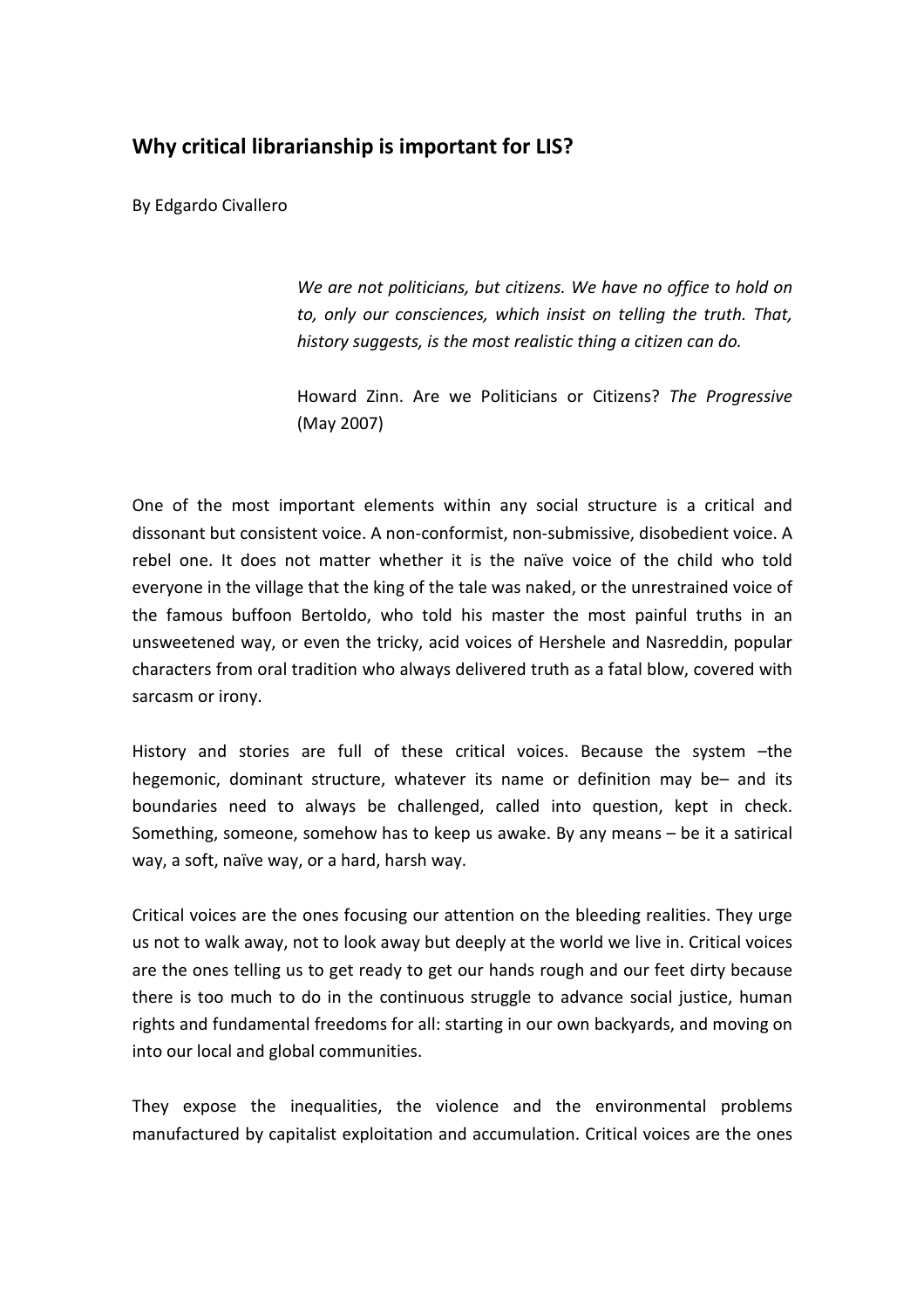that unravel the lies*,* half-truths and distortions spread to justify the statu quo. They untangle the contradictions and address the gaps in our society.

Critical voices are the ones that instead of telling us what to think, teach us to think for ourselves, and provide us the tools to embark on a terrible, wonderful voyage of discovery through the world and through life. Critical voices are the ones which do not conceal reality under empty, disguised words; which are not afraid of naming the evil around us by its own name; which do not need to use long, complicated, artificial, unnecessary labels... They speak after thinking, and think while acting, and walking, and working, and studying, and struggling in the real world, with real experiences.

Critical voices can stand for every syllable they pronounce, every fight they fight, every small thing they love; and, by the same token, they recognize and remain accountable for their mistakes. They try to build a safe ground to proceed on, a lighthouse to never lose reference and perspective, a community inside the trench they defend, and a compass showing the many courses that exist besides "north".

Critical librarianship has to be one of these voices for LIS. A voice with many voices inside, and with a common goal: providing understanding of the dynamics of injustice and oppressions in 21st century society and helping to develop the skills and tools required to challenge and confront them. A voice determined to awake people to critical consciousness.

The future will not bring about the bright utopia depicted by some dreamy sci-fi authors of the past century and the contemporary masters of the wishful thinking, but a much darker scenario. There are many important issues that need to be addressed: from racism and hatred to endangered cultures and languages; from intersecting systems and forms of oppression, domination and discrimination to continued human rights violations and impunity; from global warming and resources depletion to techno-fundamentalism; from increasing specialization and fragmentation of knowledge to its commoditization... The list is too long, and nobody can (or even should) handle all this alone. Critical librarianship should create bonds of solidarity, keep ideas flowing, encourage thoughtful discussion, promote informed decisions and foster committed action.

LIS will not be free of upcoming problems. Placed exactly in the eye of the storm, in the center of a troublesome, unsettled "Information Society" full of biases and conflicts, LIS needs to adopt critical approaches and perspectives, to renounce to its "neutrality"